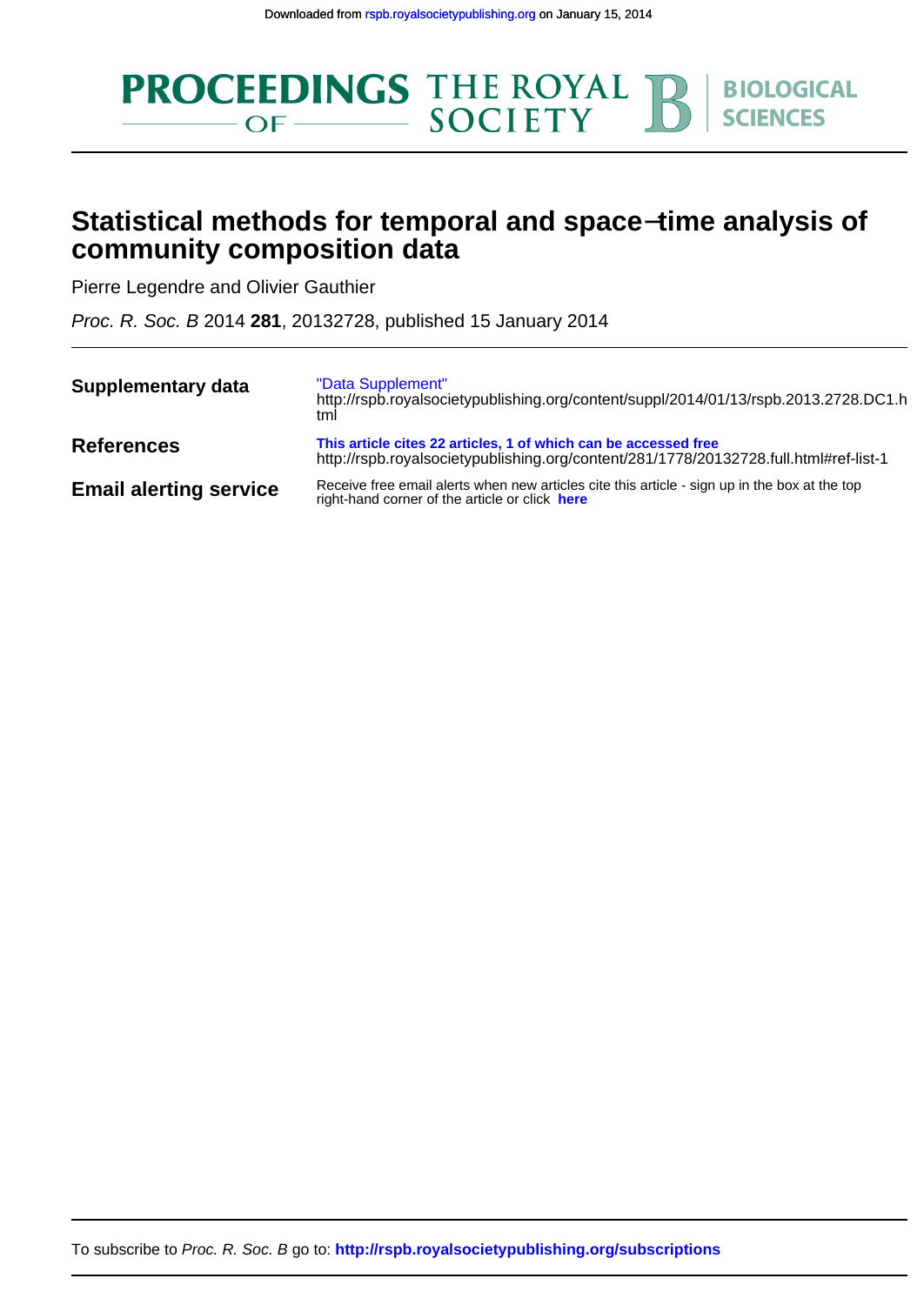

#### rspb.royalsocietypublishing.org

Review



Cite this article: Legendre P, Gauthier O. 2014 Statistical methods for temporal and space – time analysis of community composition data. Proc. R. Soc. B 281: 20132728. http://dx.doi.org/10.1098/rspb.2013.2728

Received: 24 October 2013 Accepted: 12 December 2013

#### Subject Areas:

ecology

#### Keywords:

asymmetric eigenvector maps, Chesapeake Bay, local contributions to beta diversity, Moran's eigenvector maps, spatial eigenfunctions, temporal eigenfunctions

#### Author for correspondence:

Pierre Legendre e-mail: [pierre.legendre@umontreal.ca](mailto:pierre.legendre@umontreal.ca)

† Invited review by the Canadian Society for Ecology and Evolution biannual award winner.

Electronic supplementary material is available at<http://dx.doi.org/10.1098/rspb.2013.2728> or via<http://rspb.royalsocietypublishing.org>.



# Statistical methods for temporal and space –time analysis of community composition data†

## Pierre Legendre<sup>1</sup> and Olivier Gauthier<sup>2</sup>

<sup>1</sup>Département de Sciences Biologiques, Université de Montréal, C.P. 6128, Succursale Centre-ville, Montréal, Québec, Canada H3C 3J7

<sup>2</sup>Laboratoire des Sciences de l'Environnement Marin (LEMAR), UMR CNRS 6539, Institut Universitaire Européen de la Mer, Université de Bretagne Occidentale, rue Dumont d'Urville, Plouzané 29280, France

This review focuses on the analysis of temporal beta diversity, which is the variation in community composition along time in a study area. Temporal beta diversity is measured by the variance of the multivariate community composition time series and that variance can be partitioned using appropriate statistical methods. Some of these methods are classical, such as simple or canonical ordination, whereas others are recent, including the methods of temporal eigenfunction analysis developed for multiscale exploration (i.e. addressing several scales of variation) of univariate or multivariate response data, reviewed, to our knowledge for the first time in this review. These methods are illustrated with ecological data from 13 years of benthic surveys in Chesapeake Bay, USA. The following methods are applied to the Chesapeake data: distance-based Moran's eigenvector maps, asymmetric eigenvector maps, scalogram, variation partitioning, multivariate correlogram, multivariate regression tree, and two-way MANOVA to study temporal and space–time variability. Local (temporal) contributions to beta diversity (LCBD indices) are computed and analysed graphically and by regression against environmental variables, and the role of species in determining the LCBD values is analysed by correlation analysis. A tutorial detailing the analyses in the R language is provided in an appendix.

## 1. Introduction

Study designs in community ecology involve spatial, temporal or experimental variation, or combinations of these. Studies through space aim at understanding processes that govern the spatial variation in community composition, called (spatial) beta diversity. Beta diversity can also be studied through time to elucidate temporal processes. Spatio-temporal studies, which are more costly and difficult, aim at understanding how the spatial variation changes through time, or conversely how and why the temporal variation may differ from point to point on a map. Population genetic studies may also be conducted through space and time. After the studies have been completed, how should one analyse the data to address the ecological (or genetic) questions of interest? This paper reviews statistical methods recently developed for spatial analysis of multivariate data and extends their application to the analysis of temporal or spatio-temporal community composition data—or other kinds of multivariate data.

Developed during the past 20 years, spatial eigenfunction analysis is a family of methods for multiscale analysis of spatially explicit univariate or multivariate response data. Further extension of these methods to other types of data, e.g. genetic or genomic, is straightforward except for the choice of dissimilarity functions. These methods have recently been reviewed in the context of spatial ecological analysis [\[1\]](#page-9-0). Local contributions to beta diversity (LCBD) are comparative indicators of the ecological uniqueness of the sampling units, also developed recently [\[2\]](#page-9-0).

Why do ecologists want to use species assemblages to analyse and model temporal changes in communities? A widely accepted paradigm among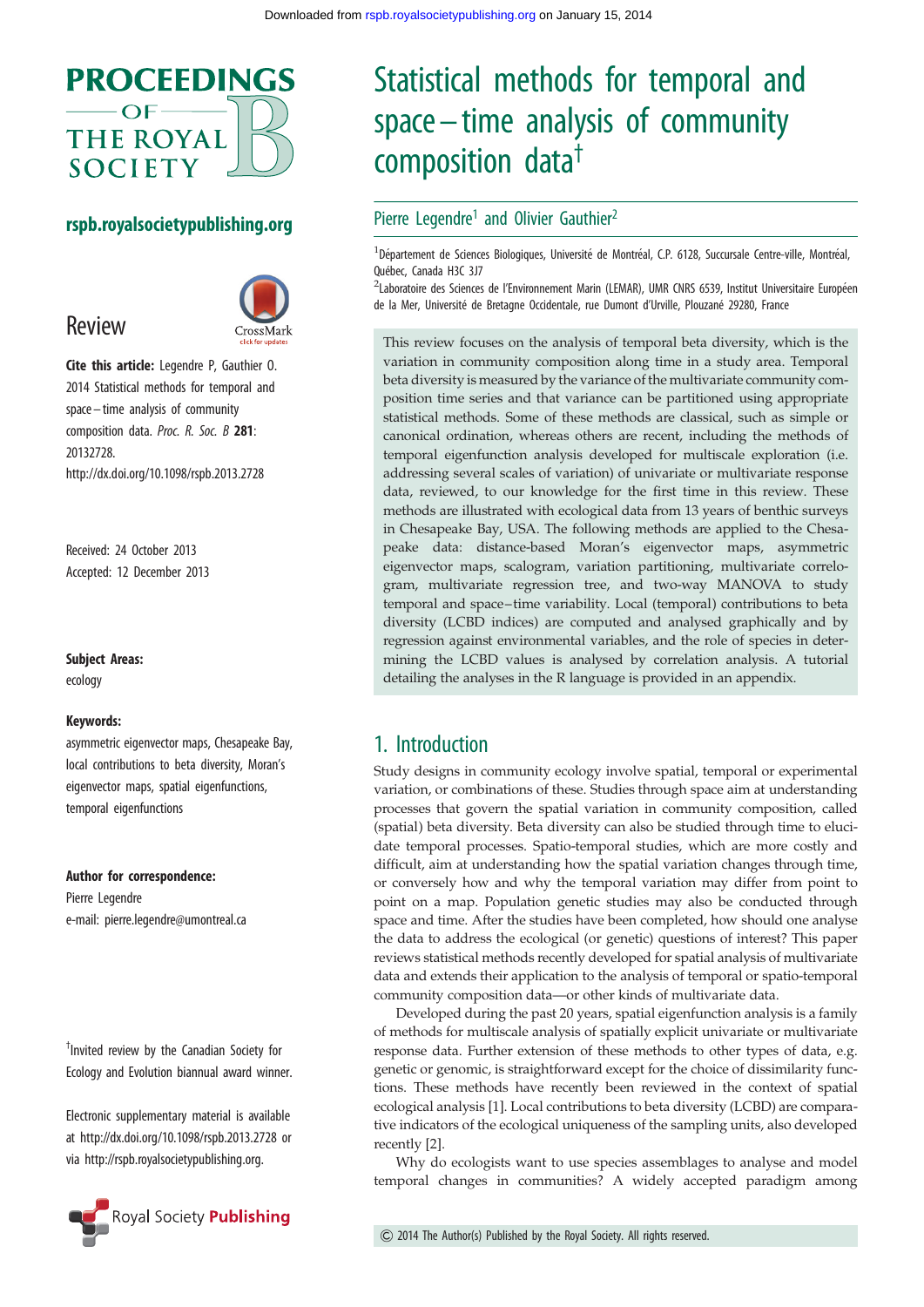ecologists is that species assemblages are the best response variable available to estimate the impact of changes in ecosystems, natural or anthropogenic. Species live in ecosystems and the variation of their abundances (or other dynamic variables such as biomass) in relation to variation in environmental conditions informs us about the strength of the species– environment relationships. This paradigm is based upon Hutchinson's niche theory [\[3\]](#page-9-0), which says that species have ecological preferences, meaning that they are more likely to be found at locations where they encounter appropriate living conditions. The difficulty resides in the application of this paradigm in actual studies: species assemblages form multivariate data tables (sites  $\times$  species), which are often of high dimensionality and are thus harder to analyse than univariate synthetic response data such as species richness, LCBD or environmental quality indices.

Another important paradigm for this approach, or worldview held by ecologists, is that the temporal structures which can be identified in communities indicate that some process has been at work to generate them. In correlogram analysis, temporal structures manifest themselves by the observation of relationships (or lack of statistical independence) between values observed at different time intervals along the series. In some instances, observations that are closer together tend to display values that are more similar than observations paired at random, resulting in positive time dependence or positive temporal correlation. Avoidance or repulsion phenomena may produce the opposite effect (negative time dependence), with values of close pairs of observations being less similar than the values of pairs that are further apart. Because ecological dynamics is often linked to geophysical cycles, positive correlation is often found when sampling has taken place several times during a dominant cycle (e.g. several times per day or per year), whereas negative correlation is observed when observations were only made near the maximum and minimum of each cycle, e.g. at noon and midnight, or during the spring and autumn seasons only.

The response data, which are the variables of primary interest in a study (e.g. the species), will be denoted by Y in the remainder of the paper. Matrix  $\mathbf{Y} = [y_{ij}]$  will contain, for example, abundances of species  $j$  at times  $i$ . The explanatory data (e.g. environmental or biotic variables, experimental factors) are assembled in matrix  $X = [x_{ij}]$ . The special explanatory variable time, or derived temporal eigenfunctions, are set aside and written in matrix T, described in §3; similarly, the spatial coordinates, or derived spatial eigenfunctions, are written in matrix S if the survey involves both space and time.

Two families of mechanisms can generate temporal dependence, or temporal structures, in populations or communities. The first form of process is called induced temporal dependence. In this process, Y depends (in the statistical sense) on the values of X. Identifying this dependence gives support to the hypothesis that the temporal variation in the explanatory variables  $X$  is responsible for the temporal variation in the response data Y. The temporal structure present in X is reflected in the response data Y. That model is called environmental or biotic control of the response data, depending on the nature of the explanatory variables controlling Y (physical variables, or biotic variables not included in the community under study, for example top-down influence of predators or bottom-up influence of other species). Interactions among species are further described in the electronic supplementary material, appendix S1. In metacommunity theory, which refers to spatial dynamics, that process is called species sorting (selection of species by local environmental conditions). The temporal structures generated in this way may be broad-scaled if the generating process is linked to broad-scaled geophysical cycles. If all important temporally structured explanatory variables X are included in the analysis, the model  $y_i = f(\mathbf{X}_i) + \varepsilon_i$  correctly accounts for the temporal structure of a response variable y. On the other hand, if the function is incorrectly specified, for example through the omission of important explanatory variables with temporal patterning such as a broad-scale trend, or through inadequate functional expression (e.g. a linear model describing a nonlinear relationship), then one may incorrectly interpret the temporal pattern of the residuals as autocorrelation, described in the next paragraph [\[4\]](#page-9-0).

The second type of processes is called neutral population or community dynamics, i.e. processes that are not functionally related to changes in the environmental conditions. In communities, temporal structures are produced by the species assemblages themselves, generating autocorrelation in the response variables Y (e.g. the species). The ecological mechanisms are neutral processes such as ecological drift and random dispersal [\[5\]](#page-9-0). They also include interactions among species within the community of interest. Temporal structures generated by this model may be finer-scaled than in the previous model where the explanatory variables X generating the process are linked to broad-scaled geophysical cycles.

In statistics, autocorrelation is the temporal structure found in the error component of a  $Y \sim X$  model, e.g. community  $\sim$  environment, once the effect of all important temporally structured explanatory variables has been accounted for (i.e. included in the model in a functionally correct form). In practice, it is difficult to know whether all important explanatory variables have been included, with correct functional forms, in the analysis of a particular dataset. The full model describing a response variable y at locations  $i$  is written as follows:

$$
y_i = f(\mathbf{X}_i) + r_i \quad \text{with} \quad r_i = \text{TA}_i + \varepsilon_i,
$$

where y is modelled as a function of the explanatory variables X, and r is the vector of temporally autocorrelated residuals, divided into the temporal autocorrelation  $(TA_i)$  of the residuals and a random error component  $(\varepsilon_i)$ . This review will describe how the two components can be separated by eigenfunction analysis if one is willing to make some assumptions about the TA component. The residual vector r does not contain species abundances, but signed deviations of the observed abundances from their fitted values, predicted by the environmental variables [\[4\]](#page-9-0).

Field studies have to be carefully designed to detect temporal structures of interest. One cannot detect temporal patches, for example, that are not much larger than the temporal duration of the sampling unit events and the time interval between successive observations (lag), or are larger than the duration of the study [[1](#page-9-0)].

The paper is organized as follows. Section 2 describes the data requirements and lists standard methods of analysis, described in regular statistical texts and not discussed here, that will be used or referred to in the review. Sections 3 and 4 describe the application of Moran's eigenvector maps (MEMs), a family of methods originally developed to model the effect of non-directional processes, to time series. Section 5 reports on the application of asymmetric eigenvector maps

2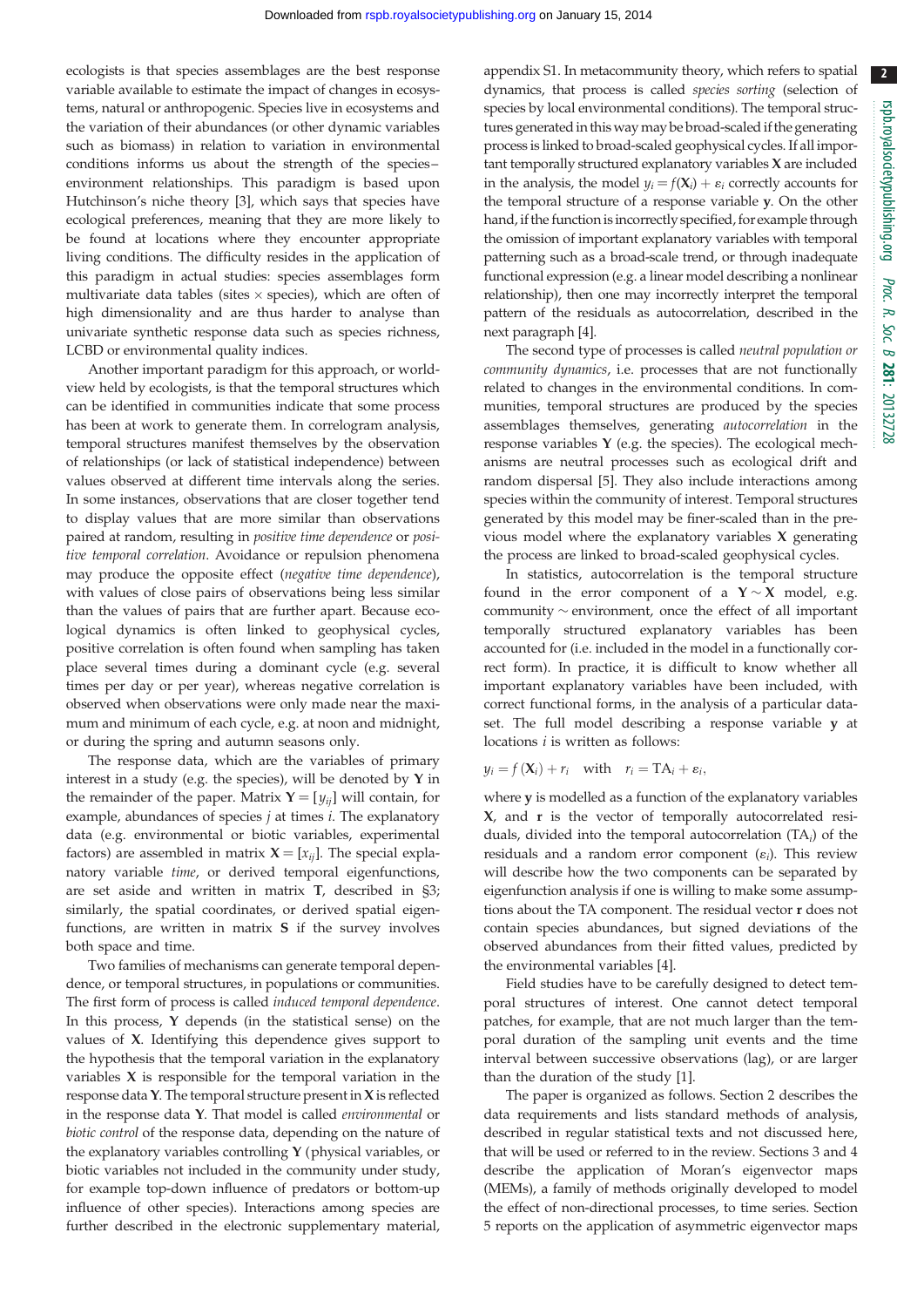(AEMs), a method developed to model the effect of directional processes, to time series. Section 6 describes the analysis of space–time community data through LCBD, which are comparative indicators of the ecological uniqueness of the sampling units. Section 7 lists other methods derived from eigenfunction analysis, that are useful for analysing community composition time series. Section 8 develops a Case study and outlines the main conclusions. It refers to the electronic supplementary material, appendix S2, for calculation details in the R statistical language. The description of the calculations is detailed enough to allow researchers to learn by themselves how to obtain useful results using the methods described in this review.

## 2. Statistical toolbox

#### (a) Sampling

The methods described in this paper require univariate or multivariate response data collected along time at one or several locations, the location(s) being always the same. If explanatory (e.g. environmental) data are used in the analysis, then they must be associated with these same locations; in practice, they must have been collected at these locations or be larger-scale information associated with the locations (e.g. conditions associated with the hydrographic basins of lakes). For temporal analysis, the sampling or survey times must be known. Likewise, spatial eigenfunction analysis (not computed in the Case study portion of this review) requires that the localities be georeferenced. The methods do not require that the times lags between sampling events be equal and, if several sites are included in a spatial eigenfunction analysis, the site locations do not need to form a regular transect or grid.

#### (b) Methods of analysis

Several methods of statistical analysis not described in this paper will be used either in the construction of the temporal eigenfunctions or in the analysis of the example data. On the one hand, multiple regression and analysis of variance (ANOVA), for which readers are referred to standard statistical textbooks; on the other hand, permutation testing, ordination by principal coordinate analysis (PCoA), canonical ordination by redundancy analysis (RDA) and multivariate variation partitioning, for which readers may refer to [\[1\]](#page-9-0).

# 3. Distance-based Moran's eigenvector maps for time series

The construction of MEMs uses the spatial or temporal coordinates of the observations to compute a series of sine waves similar to a Fourier decomposition. The decomposition also works for irregular lags and in that sense, it is a generalization of the Fourier decomposition method. We describe here the result of the decomposition for a time series. The computation steps, which only imply the observation coordinates, are the following: (i) compute a distance matrix D among the observation coordinates, which are the observation times; (ii) determine a truncation threshold, thresh. For a regular time series, the recommended threshold value is one time interval (or lag); for an irregular series, use the length of the largest lag as the threshold value (figure 1). In the irregular time series or spatial data, the



Figure 1. (a) Regular (all interpoint distances are equal) and (b) irregular time series. The truncation distance is the largest interpoint distance within a series; it is shown by a dashed line in each case. (Online version in colour.)

truncation distance limits the size of the temporal or spatial structures that can be modelled by the eigenfunctions, as shown in a simulation study [\[6\]](#page-9-0); (iii) modify the distance matrix as follows: change all distances larger than the truncation distance to  $(4 \times thresh)$  and write  $(4 \times thresh)$  values on the diagonal of the distance matrix. This produces the truncated distance matrix  $D_{trunc}$ ; (iv) compute PCoA of matrix  $D_{trunc}$ ;  $D_{true}$  explicitly describes which observations are considered neighbours and which are not as well as the distances between neighbours. With thresh of one lag for a regular time series, only consecutive observations are designated as neighbours; and (v) the eigenvectors of the Gower-centred distance matrix are the Moran's eigenvector maps forming matrix T; they do not need to be rescaled to the square root of their respective eigenvalues as in regular PCoA. They represent a spectral decomposition of the temporal relationships among the observations into all possible scales of variation along the time series, given the sampling design.

For a series with regular lags, the first half of the eigenvectors have positive eigenvalues and model positive temporal correlation, as measured by Moran's I coefficient, whereas the second half have negative eigenvalues and model negative temporal correlation. If the diagonal has not been modified in step 3 and  $D_{true}$  has zeros on the diagonal, the positive and negative eigenvalues do not correspond to positive and negative Moran's I coefficients, but the eigenvectors are identical to the situation where the diagonal has been modified.

The eigenvectors are called 'maps' because their values can be mapped using the time or geographical positions of the observations. They are orthogonal to one another, a property they inherit from the fact that they are principal coordinates. [Figure 2](#page-4-0) left panels shows maps (i.e. positions along time) of distance-based MEMs (dbMEM) eigenfunctions for a regular time series. Results for a spatial transect would be identical. The electronic supplementary material, figure S3.1 (see the electronic supplementary material, appendix S3) presents maps of dbMEM eigenfunctions for a regular and an irregular time series; the eigenfunctions still show their basic temporally correlated structure when computed for irregular time series. Results for regular and irregular sampling designs on geographical surfaces have been illustrated in other publications [[1,4,8](#page-9-0),[9](#page-9-0)]. R software for MEM analysis is described and used in the electronic supplementary material, appendix S2.

MEM modelling was originally developed to model detrended spatial data. All the even-numbered MEMs would be necessary to model a linear spatial trend and that would clearly be a non-parsimonious model; a spatial trend can be modelled more parsimoniously using a trend-surface analysis (linear or polynomial). Despite that, in time-series analysis, MEM analysis can be applied to either the undetrended or detrended data when a trend, significant or not, is present in the response data. In the electronic supplementary material,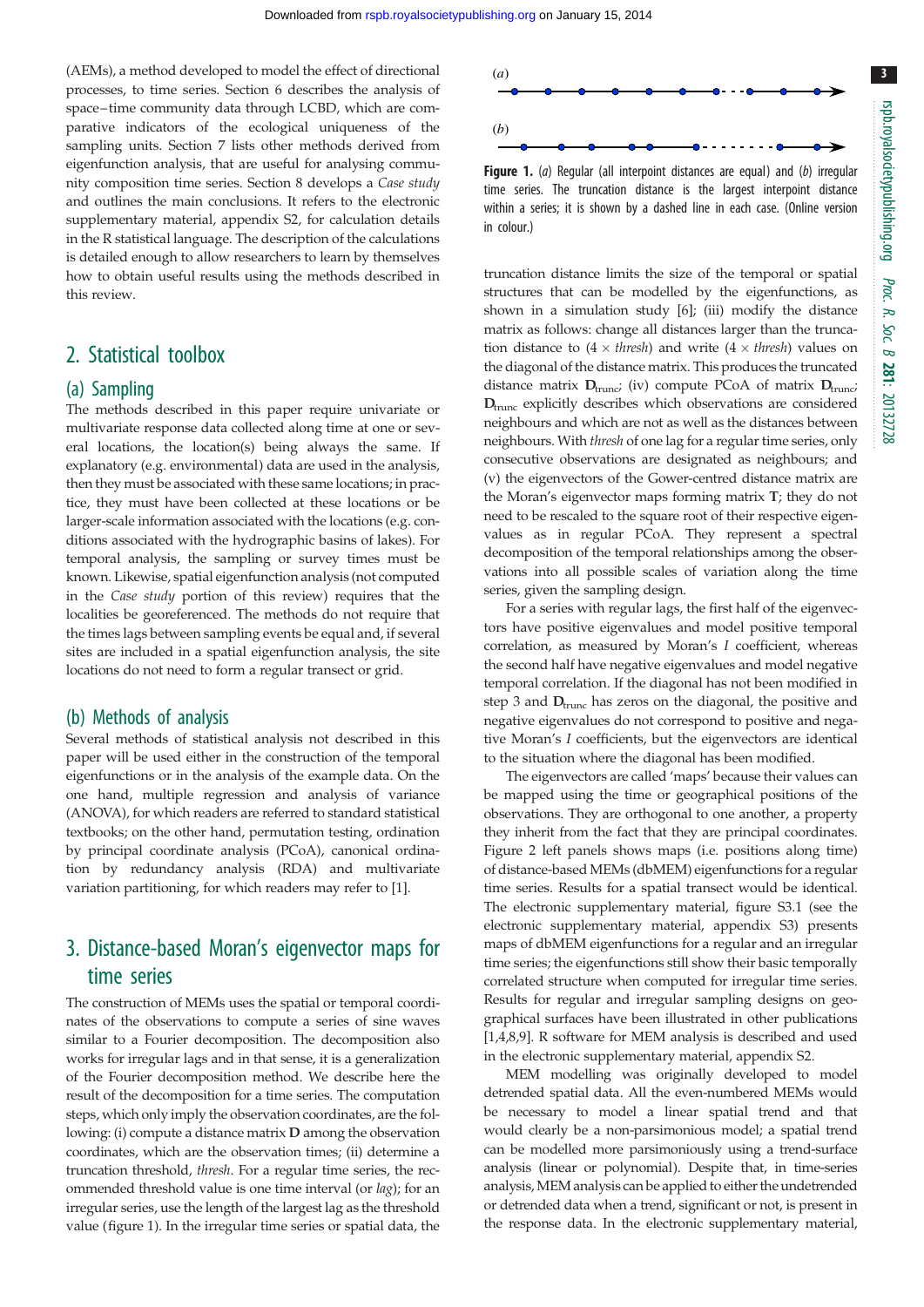<span id="page-4-0"></span>

Figure 2. A selection of dbMEM (left panels) and AEM (right panels) eigenfunctions for a time series with 50 equispaced points, among those (the first 24 in each set) that model positive temporal correlation. See Blanchet et al. ([[7](#page-9-0)] figure E2) for a similar picture drawn for an irregular series. (Online version in colour.)

appendix S1, both forms of analysis are used to partition series variation into non-directional and directional components.

When analysing real data series in which the presence of a trend is not assumed from theoretical considerations, one has to rely on a test of significance of the trend to help decide whether or not to detrend the data prior to eigenfunction analysis. In the section Case study (§8), no significant trend will be detected in the site 40 data series (electronic supplementary material, appendix S2, §3.2, Practicals), so the data will not be detrended prior to eigenfunction analysis.

#### 4. Generalized Moran's eigenvector maps

Dray et al. [\[10](#page-9-0)] generalized the MEM method after realizing that two types of information are involved in the construction of dbMEM. The first type is the site connectivity, written into a square matrix B that contains 1 when two sites are connected and 0 when they are not. The truncation described in the dbMEM section gives rise to the connected or unconnected pairs in matrix B, which thus represents a graph with connections between some pairs of nodes (times or sites). The second type of information is the difficulty of exchange between pairs of nodes, which is written in a matrix of edge weights A. For dbMEM, A contains distances among observations. The cell-by-cell multiplication (Hadamard, or elementwise, product) of matrices B and A produces the temporal (or spatial) weighting matrix W (figure 3). W is then modified by replacing the zeros,



**Figure 3.** The spatial weighting matrix **W** is the Hadamard product of the binary connectivity matrix **B** with the edge-weighting matrix **A**. All three matrices are symmetric.

including those on the diagonal, by four times the truncation threshold. The resulting matrix  $D_{true}$  is used to compute the dbMEM eigenfunctions by PCoA, as in §3. Computation details are provided by [\[1,10](#page-9-0)].

Following that change in algorithm, different types of information can be used in the edge-weighting matrix A, leading to different types of MEM eigenfunctions [\[10](#page-9-0)]:

- use geographical or temporal distances as weights in A to obtains dbMEM eigenfunctions, as described in the previous paragraph;
- when all edge weights in  $A$  equal 1, the eigenfunctions reflect only the structure of connectivity matrix B, and one obtains binary MEM of the type used by [\[11](#page-9-0)] in his spatial filtering method;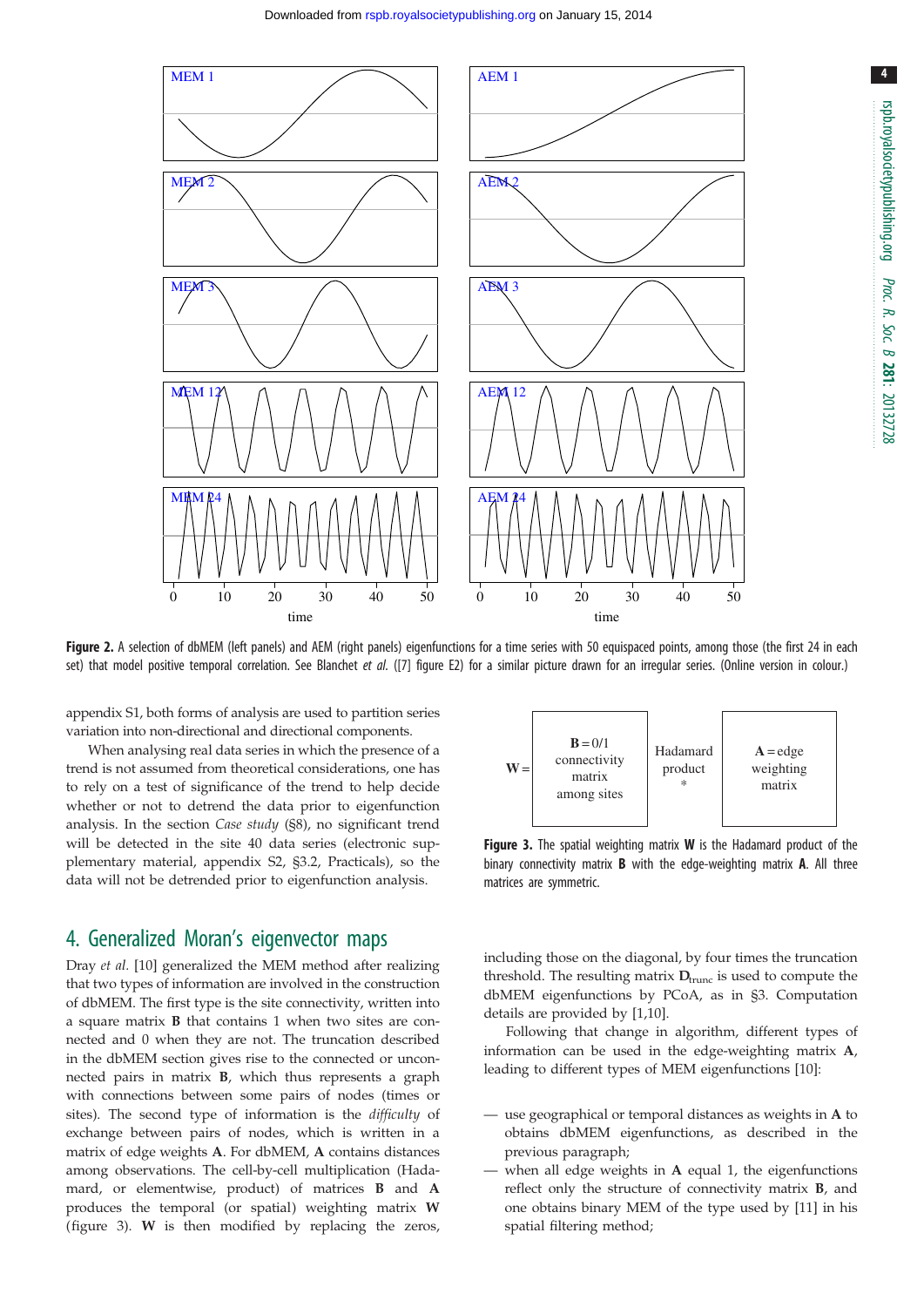- the distances in matrix A can be replaced by some nonlinear transformation of the geographical or temporal distances that better describes the relationship between connected sampling units for modelling population dispersal, community dynamics or gene transfer; and
- finally, A can contain information not based on geographical or temporal distances, for example landscape resistance in landscape ecology and genetics, or differences in difficulties of exchange between adjacent times, e.g. between summer and winter, in population or community dynamic studies.

With this generalization, one can compute MEM eigenfunctions that are adapted to model different types of spatial or temporal relationships.

### 5. Asymmetric eigenvector maps

AEM is an eigenfunction method originally developed to model multivariate (e.g. species) spatial distributions generated by an asymmetric, directional physical process, for example displacement of organisms down-current, movements of populations or communities up-current in river networks, prevailing wind along mountainsides and glaciations at historical time scales. The AEM method has also been applied to model relationships along phylogenetic trees, which are time-directional structures (phylogenetic eigenvector maps [\[12](#page-9-0)]). AEMs are suitable for the analysis of time series because the processes associated with time are directional: changes occur from time 1 to time 2, not the reverse.

The calculation of AEM eigenfunctions, described in [\[1,7,13\]](#page-9-0), is simpler than that of MEM. One constructs a matrix E representing a graph with nodes (times or sites) as rows and edges (directional connexions between nodes) as columns. For each node, matrix E lists the edges that are on the path linking that node to the point of origin of the process (symbolized by O), for example the source of a stream for a flow process or the point where a small river flows into a large river for an up-current migration process. When an edge is active in connecting a node to another node in the direction of the origin O, it is coded 1; otherwise, that edge represents a segment that does not contribute to the node and is coded 0. When information is available about the strength of the connections, the edges can be weighted as in generalized MEM. In AEM analysis, the weights represent the easiness of exchange between two nodes since nonoperating connections have weights of 0. The nodes-byedges matrix E is subjected to principal component analysis (PCA) or singular value decomposition (SVD) to obtain the AEM eigenfunctions. All eigenvalues are non-negative in AEM analysis; that is a property of PCA [[1](#page-9-0)]. A Moran's I coefficient of spatial/temporal correlation can be computed for each eigenfunction to assess whether it models positive or negative correlation.

For a time series, the structure of matrix E is simple. An example is given in figure 4 where all time intervals are equal; all edge weights are thus 0 or 1 in that example. In matrix E, E0, which has the value 1 for all times, does not play any role; that column can be removed in time-series analysis. In applications of AEM analysis to directional spatial processes, the edges joining sites to the origin may play a meaningful role (see [\[7,13](#page-9-0)]). Nine AEM eigenfunctions were produced by PCA or SVD of matrix E shown in figure 4. Among these, four AEMs model positive temporal



**Figure 4.** First step of AEM analysis: for a regular time series  $(a)$ , construction of the nodes-by-edges matrix  $E(h)$ . Letter 'O' represents the point of origin of the process before the actual data points. In this example, the nodes represent times  $1-10$ ; the edges (columns of **E**) are labelled E0–E9; they all have the same weight in this example. (Online version in colour.)

correlation and five model negative correlation according to Moran's I.

In spatial modelling, MEM eigenfunctions were not originally designed to model the directional component of complex spatial models. That role was devoted to the AEM method, which was designed to adequately model gradients generated by directional processes in complex spatial situations. That is different for time series, which are physically one-dimensional and where the action of a directional process can only manifest itself by the production of a single gradient along the series. In time-series analysis, MEM and AEM modelling can both be used for analysing the undetrended data and estimate the directional component of variation, as shown in the electronic supplementary material, appendix S1. [Figure 2](#page-4-0) compares dbMEM and AEM eigenfunctions for a time series with 50 equispaced points. The AEM eigenfunctions selected during analysis of the Case study data are shown in the electronic supplementary material, figure S3.6.

### 6. Local contributions to beta diversity

LCBD are comparative indicators of the ecological uniqueness of the sampling units [\[2](#page-9-0)]. For community composition data transformed in an appropriate way (Hellinger or chord transformation, see [\[2\]](#page-9-0)), LCBD indices are the row sums of the data in matrix Y transformed by centring each column and squaring. For dissimilarity matrices, LCBD indices are the diagonal values in the Gower-centred dissimilarity matrix [\[2\]](#page-9-0). In ordination diagrams, an LCBD index is the squared distance of a site to the multivariate centroid of the plot. Sites located far from the centroid have unusual species compositions.

LCBD indices indicate how much each observation contributes to beta diversity; a site with average species composition would have an LCBD value of 0. Large LCBD values may indicate sampling units that have high conservation value or, perhaps, degraded and species-poor sites that are in need of restoration. They may also correspond to special ecological conditions, or result from the disturbance effect of invasive species on communities. LCBD indices take zero or positive 5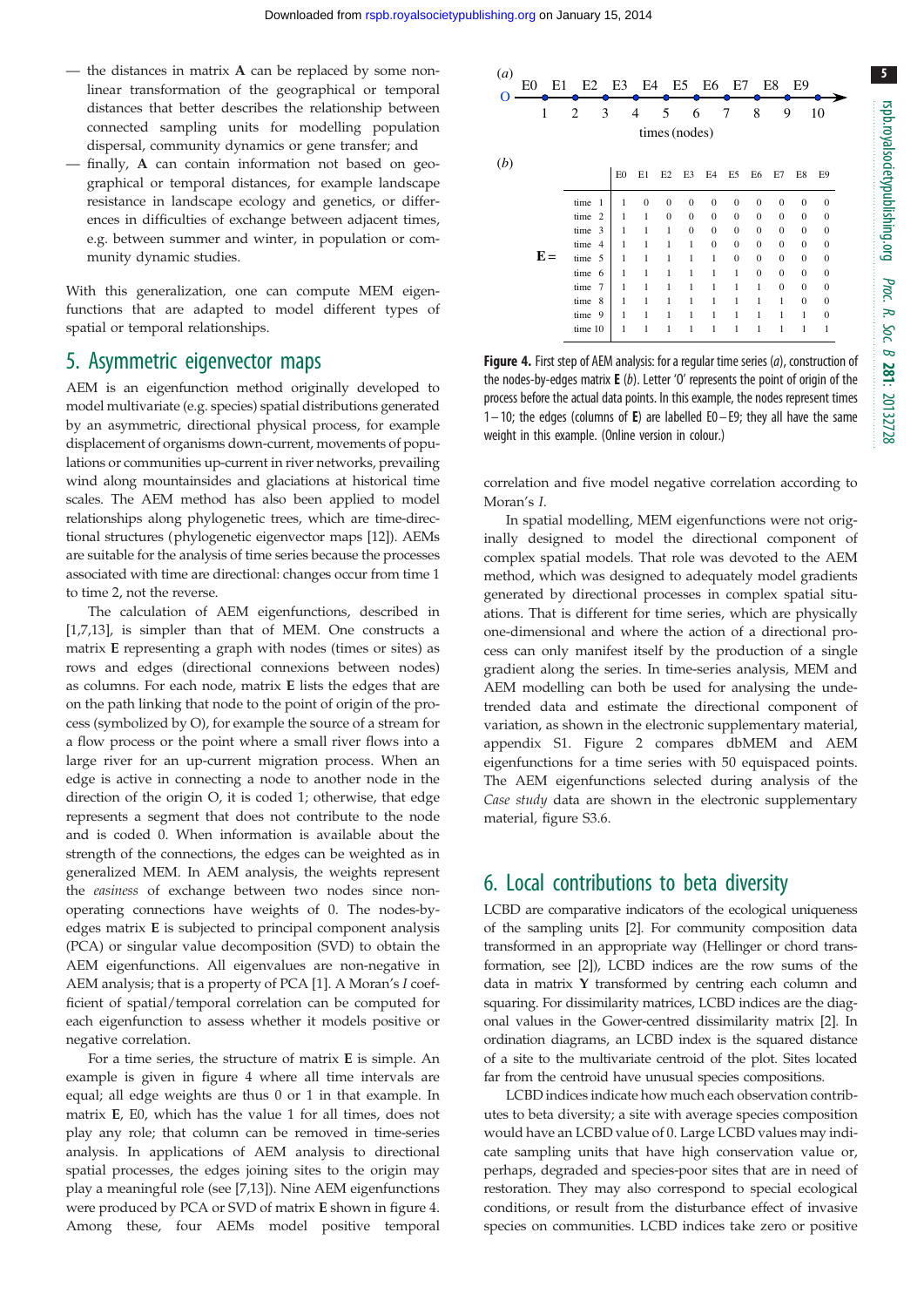6

values, and they sum to 1 if they are divided by the total sum of squares of the data matrix Y or the trace of the Gower-centered dissimilarity matrix. LCBD values can be mapped, allowing for visual assessment of their geographical, temporal or space– time variation. As an example, a geographical map of LCBD indices of the spring surveys at 27 sites, summed over the sampling years, is shown in the electronic supplementary material, figure S3.10. Temporal and space–time maps of LCBD indices are shown in §8.

# 7. Further methods for community time-series analysis

To test hypotheses about changes in the environment induced by man, ecologists sample ecosystems repeatedly over time without replication at the level of the sampling units (sites); in this way, the sampling effort can maximize the size of the area covered by the study. Classical statistical methods do not allow one to test the interaction between space and time for lack of replicate observations. Assessing that interaction is, however, of great interest to ecologists, because a signicant interaction would indicate that the spatial structure of the response data has changed through time (and conversely), revealing for example the signature of climate change on ecosystems. Legendre et al. [[14\]](#page-9-0) described a method to solve that problem. In a nutshell, the method consists of representing space and time by spatial and temporal eigenfunctions (e.g. MEM or AEM eigenfunctions) in twoway ANOVA. This methodological development is important for the analysis of long-term monitoring data, including systems under anthropogenic influence. To carry out the calculations, package STI in R is available on the web page [https://sites.google.com/site/miqueldecaceres/software.](https://sites.google.com/site/miqueldecaceres/software)

Multiscale ordination (MSO; [[15,16](#page-9-0)]) combines multivariate variograms with simple or canonical ordination to determine whether or not explanatory variables are responsible for the spatial correlation observed in response data Y, for example community composition, and at which distance classes their effect is important. With simple ordination such as PCA, MSO partitions the variance of the ordination axes among distance classes to identify the axes that display spatial structure and determine whether it differs among axes. With canonical ordination methods, the analysis can incorporate matrices of environmental variables and eigenfunctions (MEM or AEM) to determine whether the spatial/temporal correlation in Y is due to induced spatial dependence or the presence of spatial/ temporal autocorrelation in the response data. This method is available in R in function 'mso' of package 'vegan'.

Consider the relationship between an explanatory (x) and a response variable  $(v)$  across space or time. For linear relationships, a significant correlation is interpreted as support for the hypothesis that  $x$  may affect  $y$ . Because  $y$  may react to different environmental factors at different scales, one may be interested in determining at which scale(s) x is an important predictor of y. Guénard et al. [\[17\]](#page-9-0) developed multiscale codependence analysis (MCA) to address that question and test the signicance of the correlations between two variables at different scales. The method is based on spatial eigenfunctions, MEM or AEM, which correspond to different and identiable scales. It produces a vector of codependence coefficients corresponding to the different scales modelled by the eigenfunctions. Each codependence coefficient can be tested for significance. The R package codep is available to carry out MCA for bivariate data.

These three methods have been reviewed by Legendre & Legendre [[1](#page-9-0)]. Additional methods based on spatial eigenfunctions were described by [\[4\]](#page-9-0) for multiscale spatial analysis. They can readily be applied to multivariate time series.

# 8. Case study

Electronic supplementary material, appendix S2, contains a full practical session, using the R language, describing the analysis of an ecological survey of Chesapeake Bay, on the Atlantic coast of the USA, using the methods described in the paper. The publicly available Chesapeake Bay Benthic Monitoring Programme data used here were obtained from Versar Inc., Columbia, MD, USA ([http://www.baybenthos.versar.com\)](http://www.baybenthos.versar.com) who collected them for the Chesapeake Bay Programme ([http://](http://www.chesapeakebay.net/) [www.chesapeakebay.net/](http://www.chesapeakebay.net/)). The data are provided in an RData file. Here, we ask questions about these data and describe analyses that can be used to answer them.

From the Chesapeake Bay data, we included in our RData file the 27 fixed sampling sites (see the electronic supplementary material, figure S3.2) from the 'Maryland Data Sets' of the monitoring program (see [http://www.baybenthos.versar.](http://www.baybenthos.versar.com/data.htm) [com/data.htm](http://www.baybenthos.versar.com/data.htm)) and the 13 years for which spring and autumn sampling were present, for a total of 26 sampling events per site, from May 1996 to October 2008. There are 351 data rows corresponding to spring surveys and the same number for autumn surveys. Explanatory variables describe sediment (seven variables) and water quality (seven variables). A separate data table contains the latitude and longitude coordinates of the sites. The response data are the abundances of 205 benthic macrofaunal taxa (203 invertebrates and two chordates) captured at the sampling sites. Detailed descriptions of our data selection and the resulting tables are found in section 1.1 of the electronic supplementary material, appendix S2.

#### (a) Macrofauna time series, site 40 data

First, we look at site 40, located in the upper (brackish) course of the Potomac River, and model the macrofauna using dbMEM analysis. No significant linear temporal trend was present in the multivariate time series ( $r^2 = 0.0793$ ,  $p = 0.053$ ) electronic supplementary material, appendix S2, §3.2, Practicals), so the data will not be detrended prior to eigenfunction analysis. The dbMEM and AEM methods are equally suitable to analyse multivariate data for temporal structure.

#### (i) Moran's eigenvector map and asymmetric eigenvector map analyses of time series, site 40 data

The model containing the 12 MEMs that model positive temporal correlation was globally significant:  $r^2 = 0.5885$ ,  $p < 0.05$ . The first two axes were significant ( $p < 0.05$ ). The model containing the 13 MEMs modelling negative temporal correlation was not globally significant ( $r^2 = 0.4115$ ,  $p > 0.90$ ), but it produced a significant canonical axis ( $p <$ 0.05), which is worth looking at: it illustrates the oscillation between the spring and autumn communities (see the electronic supplementary material, figure S3.3).

Eight MEMs were selected ( $p$ -values < 0.05), six modelling positive temporal correlation (2, 3, 5, 6, 8 and 11) and two modelling negative correlation (21 and 25). These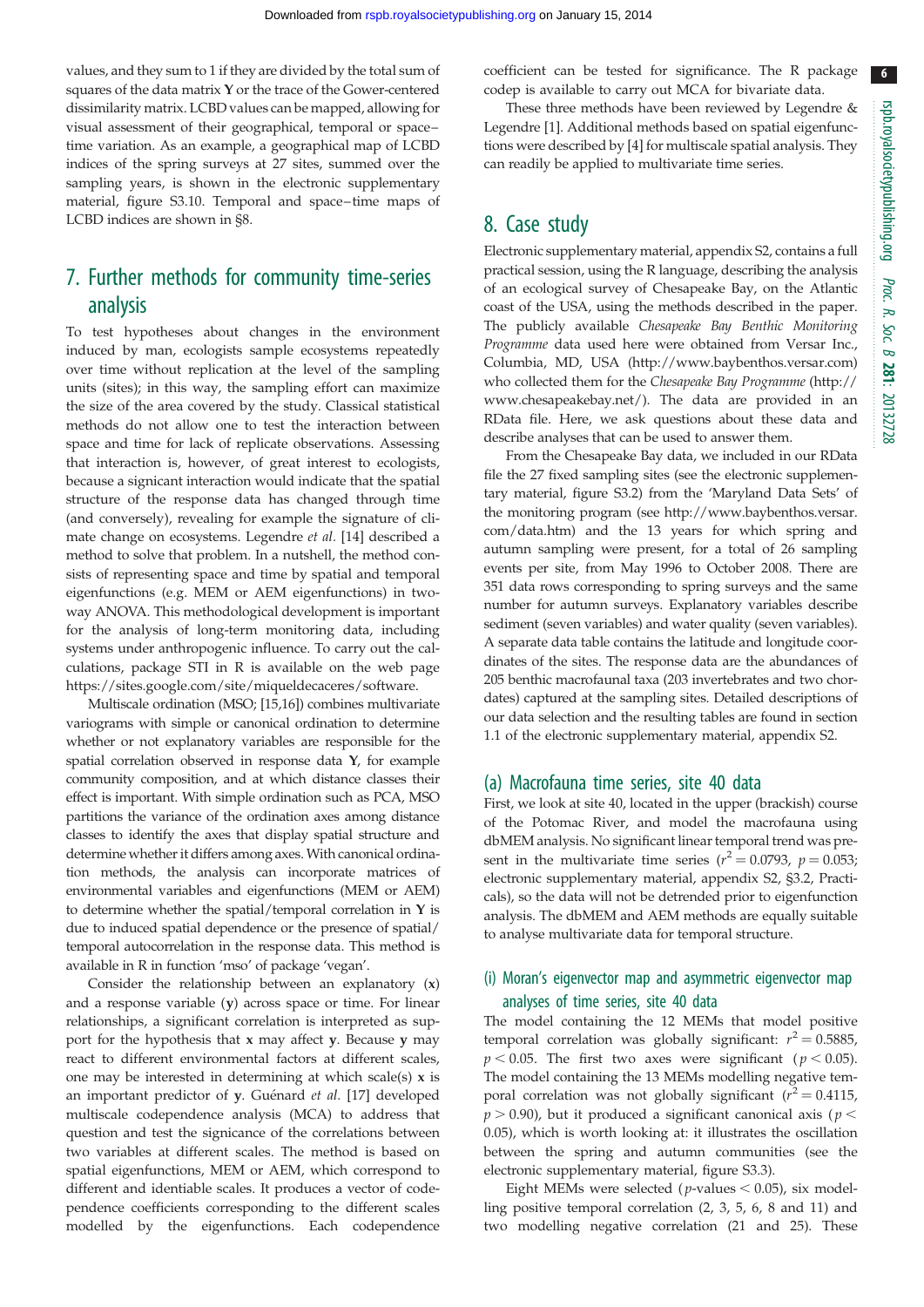eigenfunctions are plotted along time in the Practicals, §3.2.1 (see the electronic supplementary material, figure S3.4). Examine the RDA models or the positively and negatively correlated MEMs plotted along the years (Practicals, §3.2.1, electronic supplementary material, figure S3.5) where the following can be seen.

- Two significant RDA axes represent the positive correlation model, models 1 and 2, which are orthogonal to each other (i.e. linearly independent) and thus contain complementary information. They display large fluctuations across 13 years. These models were interpreted by stepwise selection in multiple regression. For MEM model 1, the North Atlantic Oscillation (NAO, added to the database for this analysis) and total nitrogen explained  $r_{\text{adj}}^2 = 0.2570$  of the variation. For MEM model 2, no explanatory variable was selected and significant.
- The single significant RDA axis representing the negative correlation model is interesting because it shows an important, significant alternation in community structure between the spring (the positive model values in the electronic supplementary material, figure S3.5) and autumn samplings (the negative values). (Note that the signs along eigenfunction models may be inverted when the calculations are done on different computers or using different software.) In stepwise selection against the available environmental variables, that axis is well explained by the season factor  $(r^2 = 0.8583)$ .

The canonical axes obtained using AEM eigenfunctions (see the electronic supplementary material, figure S3.7) were similar to the MEM models (Practicals, §3.2.2 and electronic supplementary material, figure S3.5). RV coefficients between the groups of MEM and AEM eigenfunctions were 0.9129 for the 12 functions modelling positive temporal correlation and 0.9196 for the 13 functions modelling negative correlation, indicating that the MEM and AEM sets of eigenfunctions should have similar explanatory powers. The RV coefficient is a multivariate generalization of the Pearson correlation to compare two datasets [\[18,19](#page-9-0)].

A scalogram of the relative importance of the 12 dbMEM eigenfunctions modelling positive temporal correlation is shown in the electronic supplementary material, figure A3.8 (Practicals, §3.2.3). The contributions of the eigenfunctions to modelling the variation of the macrofauna series are given by the semipartial  $r^2$  of each MEM analysed in the presence of all other MEMs, but the significance is the one found during forward selection of the eigenfunctions, as in [\[1\]](#page-9-0). Scalograms are especially useful when there are many significant MEMs (not the case here) and one wants to group them into submodels corresponding to broad, middle and fine scales.

#### (ii) Variation partitioning involving environmental variables and distance-based Moran's eigenvector maps

Partitioning the variation of the macrofauna time series at site 40 with respect to environmental and MEM explanatory variables is illustrated in figure 5 (Practicals, §3.3). Among the available environmental variables, only salinity was retained by forward selection. Its influence is represented by the upper-left circle. The upper-right circle represents the variation explained by the six MEMs modelling positive temporal



Figure 5. Venn diagram illustrating the result of variation partitioning of the macrofauna time series at site 40 with respect to environmental (salinity, upper-left circle) and MEM explanatory variables (upper-right circle: six selected MEM eigenfunctions with positive Moran I; lower circle: two selected MEM eigenfunctions with negative Moran /). The fractions of variation displayed in the

diagram are computed from adjusted  $r^2$ . Circles are not drawn to scale.

correlation; this is the dominant explanatory factor in this partitioning. The lower circle represents the variation explained by the two MEMs modelling negative correlation. The partial contribution of salinity in the presence of the two MEM models is not significant, but the partial contributions of the two MEM models are significant, showing that they represent interesting fractions of variation that remains unexplained by the available environmental variables.

#### (iii) Multivariate correlogram, multivariate regression tree

A multivariate correlogram was computed for the same site 40 data (Practicals, §3.4; electronic supplementary material, figure S3.9). The correlogram shows that observations 1 year apart (second distance class along the abscissa) were highly positively correlated. The correlation between adjacent observations (first distance class), which are from different seasons, was marginally significant ( $p = 0.048$ , although p-values may depend on the permutation run) and weaker. The other distance classes showed no significant temporal correlation.

A multivariate regression tree (MRT) was used as a timeconstrained clustering method to identify one or several breakpoints in the data series (Practicals, §3.5). The analysis identified one breakpoint separating observations 1–6 (years 1996–1998, spring and autumn) from years 1999 to 2008. This is consistent with the small variation among the first six observations along the MEM model of positive axis 1 in the electronic supplementary material, figures S3.3 and S3.5. Other examples of time-constrained clustering by MRT are provided in [\[9,20](#page-9-0)].

Space–time analysis of LCBD indices based upon the Hellinger distance (Practicals, §5), allowed for the unambiguous identification of unique sites and site–year combinations (see the electronic supplementary material, figures S3.12 and S3.13). It also revealed that the year effect was negligible during the autumn, and that the site effect was the most important in explaining LCBD scores, regardless of season.

7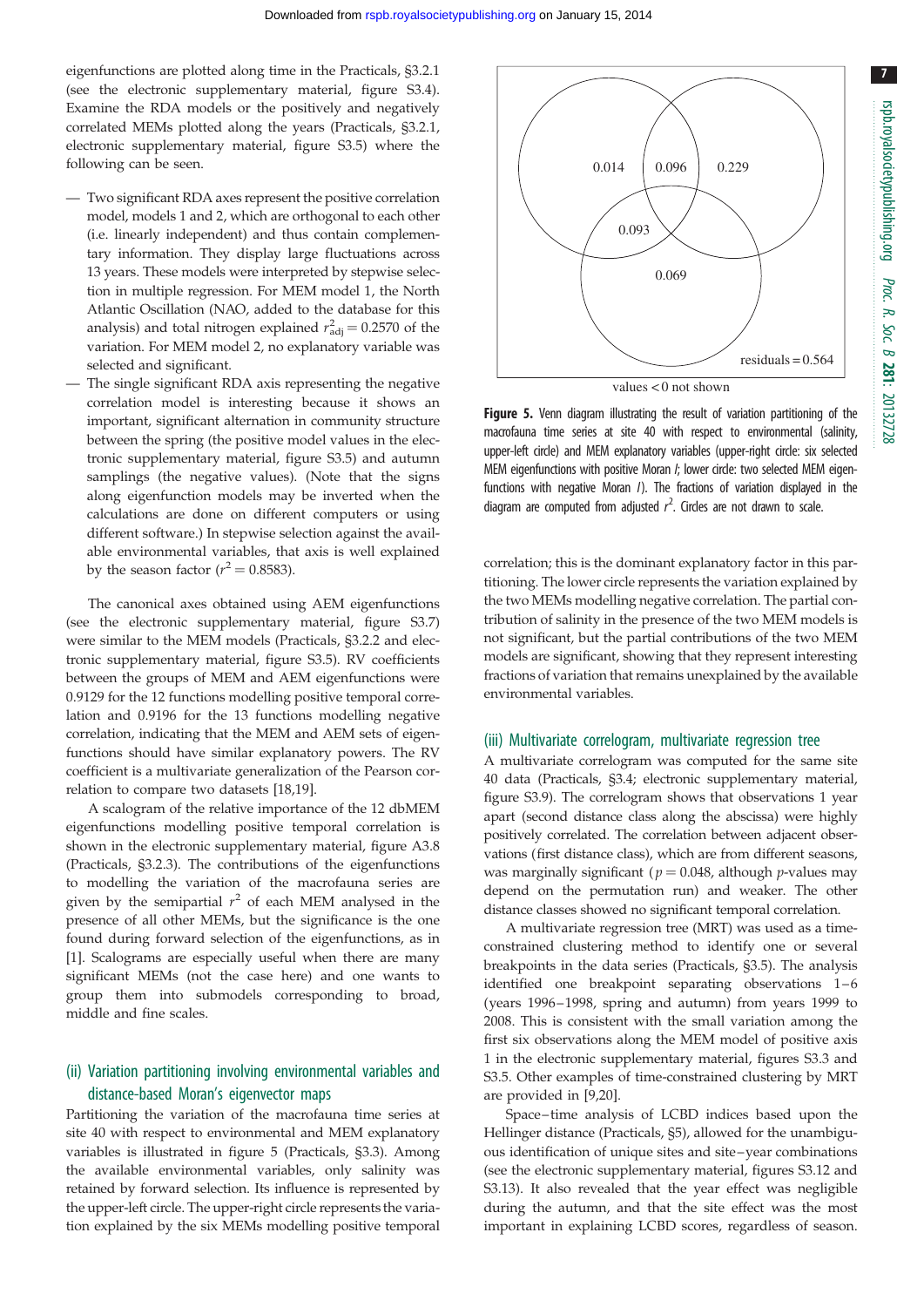8

The NAO and water quality variables (notably salinity and conductivity) explained a smaller fraction of variation. Section (c) of the Case study, which describes the contributions of the spatio-temporal sampling units to beta diversity, is presented in the electronic supplementary material, appendix S4.

### (b) Analysis of subsets of the sites (i) Two-way temporal MANOVA of a subset of five sites

Sites 22, 23, 201, 202 and 203 located around the large inlet near the city of Baltimore were selected. Site 203 somewhat stood apart from the others in terms of water quality, but not in temperature, and these sites exhibited gradients along sampling years in terms of sedimentary variables, notably moisture, total carbon and total nitrogen content.

We will examine the response of the macrofauna to factors year and season using a two-way MANOVA (i.e. multivariate ANOVA) with permutation tests computed by RDA (Practicals, §4.1). The design is balanced with 5 observations in each cell of the year-by-season contingency table. The two factors are represented by Helmert contrasts. The interaction is generated by computing the products of all the Helmert variables coding for the two factors, as described in the Practicals.

The hypothesis that the within-group covariance matrices were homogeneous was not rejected by a test of multivariate homogeneity. We could thus proceed with the analysis of variance. The interaction was not significant and we could move to the analysis of the main factors. The tests found the variation explained by the two main factors to be significant ( $p < 0.05$ ). However, factor season ( $r^2 = 0.1538$ ) explained more of the macrofauna variation than factor year ( $r^2 = 0.1000$ ).

#### (ii) Space-time variability among sites and years

Now we selected two groups of three sites, located in different regions of Chesapeake Bay. Sites 43, 44 and 47 were in the Potomac River estuary in the southwest of the bay whereas sites 201, 202 and 203 were in the large inlet near Baltimore (electronic supplementary material, appendix S3, figure S3.2). The six sites formed two groups with three replicates each. The sites within each group were far enough from one another that the faunal data should not be pseudoreplicated. We tested whether the site and year factors could explain the multivariate dispersion between these two groups of geographically distant sites during each season (Practicals, §4.2).

Comparing the spring survey data, we failed to reject the hypothesis of homogeneity of the multivariate within-group covariance matrices, and we found that the interaction between factors *site* and *year* was not significant ( $p \approx 0.50$ ). Similar results were found for the fall survey data.

Testing the effect of the main factors for the spring data, we found highly significant variation between the groups of sites ( $p < 0.01$ ,  $r^2 = 0.1530$ ) and among the years  $(p < 0.01, r<sup>2</sup> = 0.2303)$ . For the fall data, we found highly significant variation between the groups of sites ( $p < 0.01$ ,  $r^2 = 0.2104$ ) but not among the years ( $p \approx 0.80$ ,  $r^2 = 0.1137$ ). Hence the macrofaunal differences between the two groups of sites were clear during both seasons. However, the differences among years were stronger and more consistent in the spring than in the fall, suggesting that the outcome at the end of the growing season (fall) was rather stable from year to year despite marked variations at the spring starting points.

Sections 8b(i,ii) reported results of two-way MANOVAs with replication, which posed no particular problem for the test of the interaction between factors. When there is no replication, it is still possible to test the interaction between space and time using the method proposed by [\[13](#page-9-0)], which is based upon MEM coding of the factors instead of Helmert contrasts. A package of R functions is available, as a supplement to that paper, to carry out the calculations.

## 9. Conclusion

Ecologists study communities of living beings because they represent the best response data available to answer questions about species–environment relationships and test theories about productivity, stability, and the generation and maintenance of biodiversity in ecosystems. Ecological studies are designed to analyse the variance of the observed response data; most investigations aim at studying spatial, temporal, or experimentally controlled variation.

In the spatial context, Whittaker [[21\]](#page-9-0) described the spatial organization of biodiversity and called beta diversity the variation in community composition among sites in a geographical region of interest. Beta diversity can be analysed as either a directional change along spatial, temporal or environmental gradients, or a non-directional change in composition among sampling units without reference to any explicit gradient  $[22-24]$  $[22-24]$  $[22-24]$ . The total variance (Va $r_{total}$ ) of a community composition data table is an appropriate estimate of beta diversity in the latter context [[1,2,23,24](#page-9-0)].

In studies through time aimed at elucidating temporal processes, that concept can readily be extended to the variation in the community composition among temporal sampling units, where it can be referred to as temporal beta diversity. A further step is to apply the concept to spatiotemporal data such as the Chesapeake Bay macrofaunal data analysed in §8.

This total variance can be computed either from the raw species presence–absence or abundance data table, properly transformed or through one of several dissimilarity coefficients developed and used by ecologists for the analysis of community composition data [[2](#page-9-0)]. This last step links the concept of beta diversity to all methods of analysis developed and used by ecologists to decompose the total variance or the total sum of squares  $(SS_{Total})$  of the community composition data table, namely partitioning  $SS<sub>Total</sub>$  among ordination or canonical ordination axes by PCA or RDA; partitioning  $SS_{Total}$  with respect to one or several factors structuring the data table by ANOVA; partitioning total beta into LCBD indices, either among sites, times or spatiotemporal observations, as shown in this paper;  $SS<sub>Total</sub>$  can be partitioned with respect to two or more matrices of explanatory variables by variation partitioning; last but not least, SS<sub>Total</sub> can be partitioned among spatial or temporal observation scales by spatial eigenfunction analysis (MEM, AEM), scalogram, multivariate correlogram or MSO analysis.

This review describes, for the first time to our knowledge, the statistical theory of eigenfunction-based methods for multivariate time-series analysis. Electronic supplementary material, appendix S2, contains a detailed description of how to carry out the calculations using the R statistical language, and how to use the software. The case study illustrates the interest of the eigenfunction-based methods, which